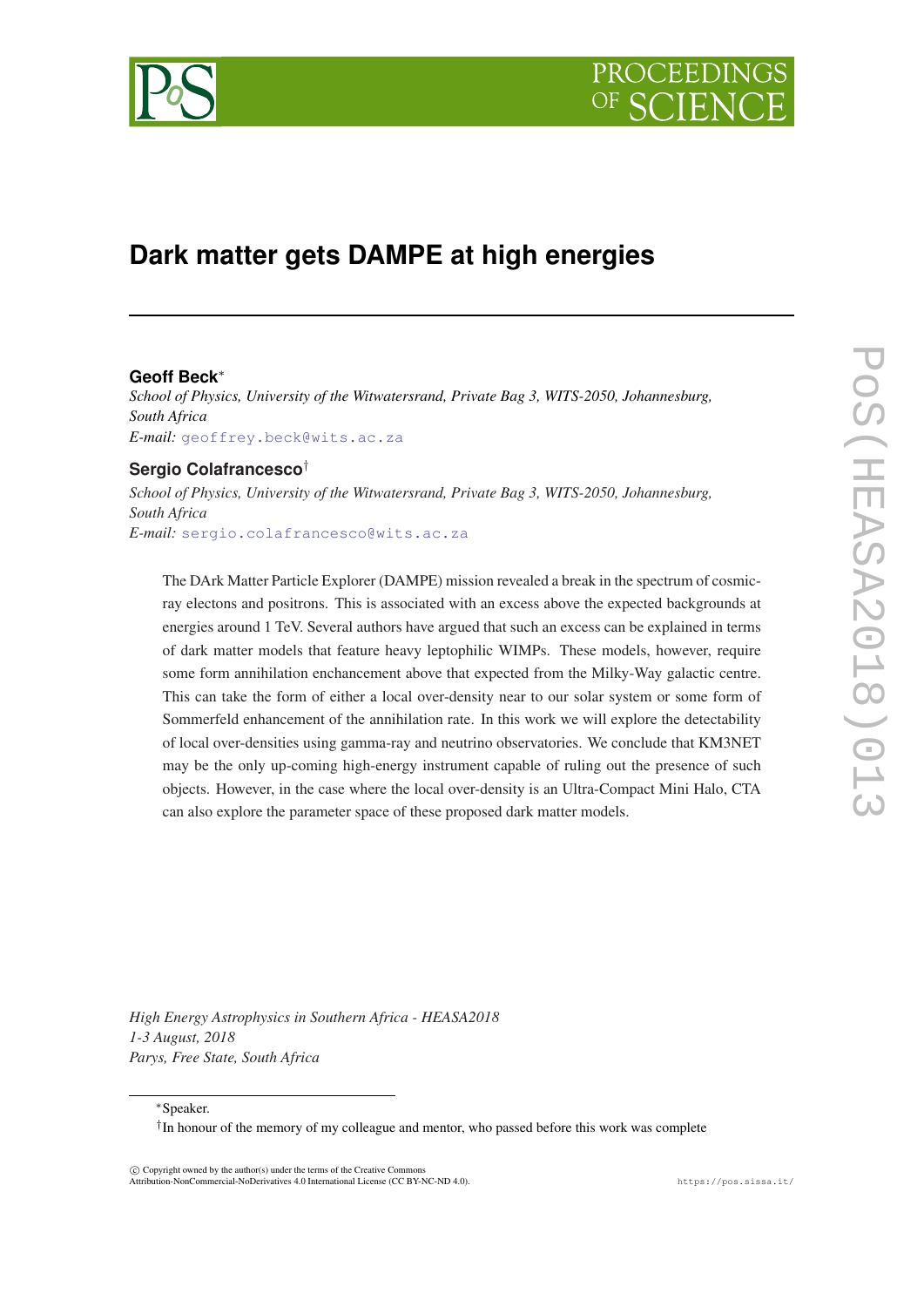## 1. Introduction

In late 2017 the DArk Matter Particle Explorer (DAMPE) announced the detection of a break in the spectrum of cosmic-ray electrons/positrons [[1](#page-5-0)]. This spectral break was accompanied by a significant excess of electrons/positrons above the expected backgrounds at energies around 1 TeV. This excess has been the source of some speculation in the literature with several Dark Matter (DM) models proposed to account for it [\[2,](#page-5-0) [3,](#page-5-0) [4,](#page-5-0) [5](#page-5-0), [6](#page-5-0)]. What these models have in common is that they feature a large mass  $m_{\psi} \gtrsim 1$  TeV WIMP particle  $\psi$  which interacts with leptons in the Standard Model via a mediator boson of larger mass than the WIMP. Another commonality is necessity of some form of annihilation enhancement in order to simultaneously explain the excess and satisfy relic population limits. The works cited above utilise a local over-dense sub-halo of DM to produce this boost in annihilation rates. It has already been shown that such a local sub-halo would not be visible to Fermi-LAT [\[2,](#page-5-0) [3\]](#page-5-0). However, it may be possible to rule out the presence of such an object by other means. In particular we will determine in this work whether the upcoming Cherenkhov Telescope Array (CTA) or the KM3NET neutrino telescope will be capable of ruling out the presence of a local DM sub-halo across the allowed parameter space of models designed to explain the DAMPE excess. This work forms a complement to earlier work by the same authors where we studied the DAMPE parameter space using radio observations of target DM halos [\[7\]](#page-5-0).

We demonstrate that KM3NET shows the potential to probe a large region of the allowed parameter space, possibly ruling out the presence of the sub-halo needed to explain the excess. This is based on preliminary estimates for the sensitivity of KM3NET to extended sources including only muon neutrino detection, these sensitivities are expected to improve with the inclusion of the other two species of neutrino [\[8](#page-5-0)]. Based on the same work we use CTA sensitivity to extended sources to show that the CTA will be largely unable to probe the DAMPE excess parameter space. With the exception of when the local sub-halo is an exotic object like an Ultra-Compact Mini Halo (UCMH) as suggested in [\[4\]](#page-5-0).

We also study whether any existing or potential non-observation constraints can probe the DAMPE parameter space. We show that KM3NET may have a limited ability to do so with the galactic centre as a target source.

This work is structured as follows: in section 2 we elaborate on the DAMPE excess DM models we will study. In section [3](#page-2-0) we detail the annihilation formalism employed here and the emissions produced in section [4.](#page-2-0) The results are presented in section [5](#page-3-0) and are discussed in [6](#page-3-0).

### 2. Dark Matter Models for the DAMPE Excess

The DM models considered are heavy leptophilic WIMPs  $\psi$  that couple to the Standard Model particles via a heavy mediator that is too large to allow for the decay of the WIMP  $[2, 3, 6]$  $[2, 3, 6]$  $[2, 3, 6]$  $[2, 3, 6]$  $[2, 3, 6]$  $[2, 3, 6]$ . Hence only annihilation will be considered here. We will consider the following ranges from the models listed above:  $\psi$  couples to muons and electrons and spans a mass range around 1.4 to 1.7 TeV with cross-sections ranging from  $3 \times 10^{-26}$  to  $5 \times 10^{-24}$  cm<sup>3</sup> s<sup>-1</sup> in accordance with [\[2\]](#page-5-0). The emissions stem from a DM clump of mass  $10^6$  M<sub> $\odot$ </sub> within a distance of 0.1 kpc [[2](#page-5-0)] or a Ultra-Compact Mini-Halo (UCMH) of mass  $\sim$  3 M<sub>☉</sub> within a distance of 0.3 kpc [\[4\]](#page-5-0). For details of the UCMH formalism we refer the reader to [[9](#page-5-0), [10](#page-5-0)].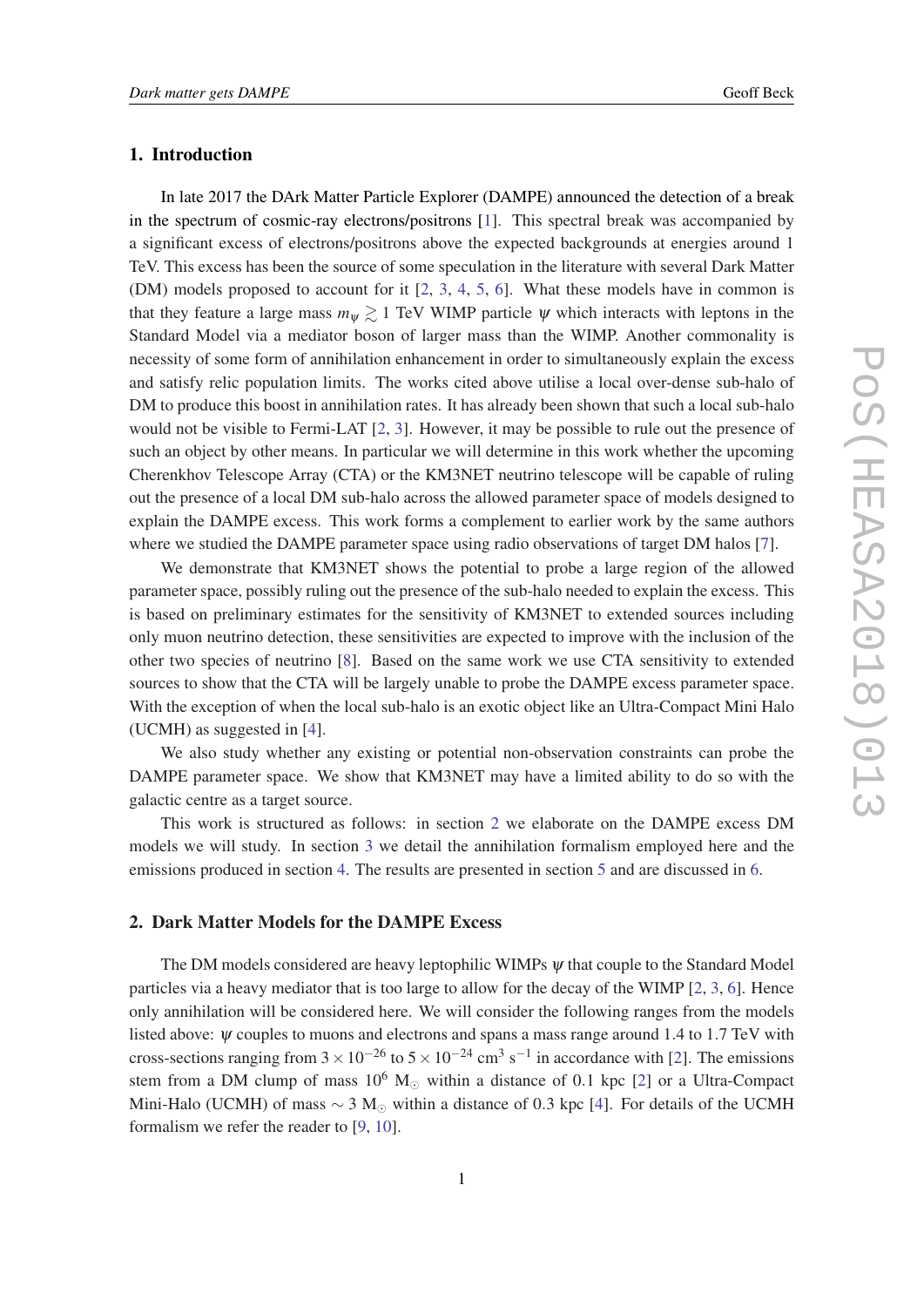<span id="page-2-0"></span>The second set of models considered has  $\langle \sigma V \rangle = 3 \times 10^{-26}$  cm<sup>3</sup> s<sup>-1</sup> with the electron only coupling  $(e^+e^-)$  and three lepton democratic coupling (3*l*) cases. For the 3*l* case we will work in the scenario of a DM clump situated at 0.3 kpc with a mass of  $2 \times 10^8$  M<sub>o</sub>. For the case of coupling to electrons only we use a halo with mass  $8.0 \times 10^7$  M<sub>o</sub> within a distance 0.3 kpc.

The distance and mass choices are representative of the models as a whole, as the distance and mass must co-vary to maintain the same flux in accounting for the excess observed by DAMPE. Non-UCMH clumps are considered to have Navarro-Frenk-White (NFW) [\[11\]](#page-5-0) density profiles with concentration parameters calculated according to [[12](#page-5-0)].

# 3. Dark Matter Annihilation

The source function annihilation of WIMPs  $\psi$  into final-state photons/neutrinos with energy *E* at halo position *r* is given by

$$
Q_i(r, E) = \langle \sigma V \rangle \sum_f \frac{dN_i^f}{dE} B_f \left( \frac{\rho_{\psi}(r)}{m_{\psi}} \right)^2, \qquad (3.1)
$$

where  $i \in \{\gamma, v\}, \langle \sigma V \rangle$  is the non-relativistic velocity-averaged annihilation cross-section at 0 K, *B<sub>f</sub>* is the branching fraction for intermediate state  $f$ ,  $\frac{dN_i^f}{dE}$  is the differential photon/neutrino yield of the *f* channel, and  $\left(\frac{\rho_{\psi}(r)}{m_{\psi}}\right)$ *m*<sup>ψ</sup>  $\int_0^2$  is the number density of pairs of WIMPs.

The functions  $\frac{dN_i^f}{dE}$  will be sourced from [\[13](#page-5-0), [14\]](#page-5-0). We will follow the standard practice of studying each annihilation channel *f* independently, assuming  $B_f = 1$  for each separate case (an exception is the 3*l* case where we weight each lepton channel equally). The studied channels will all be leptonic:  $\tau$  leptons, muons, and electrons/positrons in accordance with [[2](#page-5-0), [3](#page-5-0), [4](#page-5-0)].

# 4. Gamma-ray and Neutrino Emission

For the DM-induced γ-ray or neutrino production, the resulting flux calculation takes the form

$$
S_i(E, z) = \int_0^r d^3r' \frac{Q_i(E, z, r')}{4\pi D_L^2},
$$
\n(4.1)

with  $Q_i(v, z, r)$  being the source function for energy E and position r within the given DM halo at redshift *z*, and  $D_L$  is the luminosity distance to the halo. The spatial integration over the source function  $\hat{O}$  will be summarised in the astrophysical J-factor of the target halo:

$$
J(\Delta\Omega, l) = \int_{\Delta\Omega} \int_{l} \rho^{2}(\mathbf{r}')dl'd\Omega', \qquad (4.2)
$$

with  $\rho(r)$  being the halo density profile, the integral being extended over the line of sight *l*, and  $\Delta\Omega$ is the observed solid angle. The flux can then be written as

$$
S_i(E, z) = \langle \sigma V \rangle \sum_f \frac{dN_i^f}{dE} B_f J(\Delta \Omega, l) \,. \tag{4.3}
$$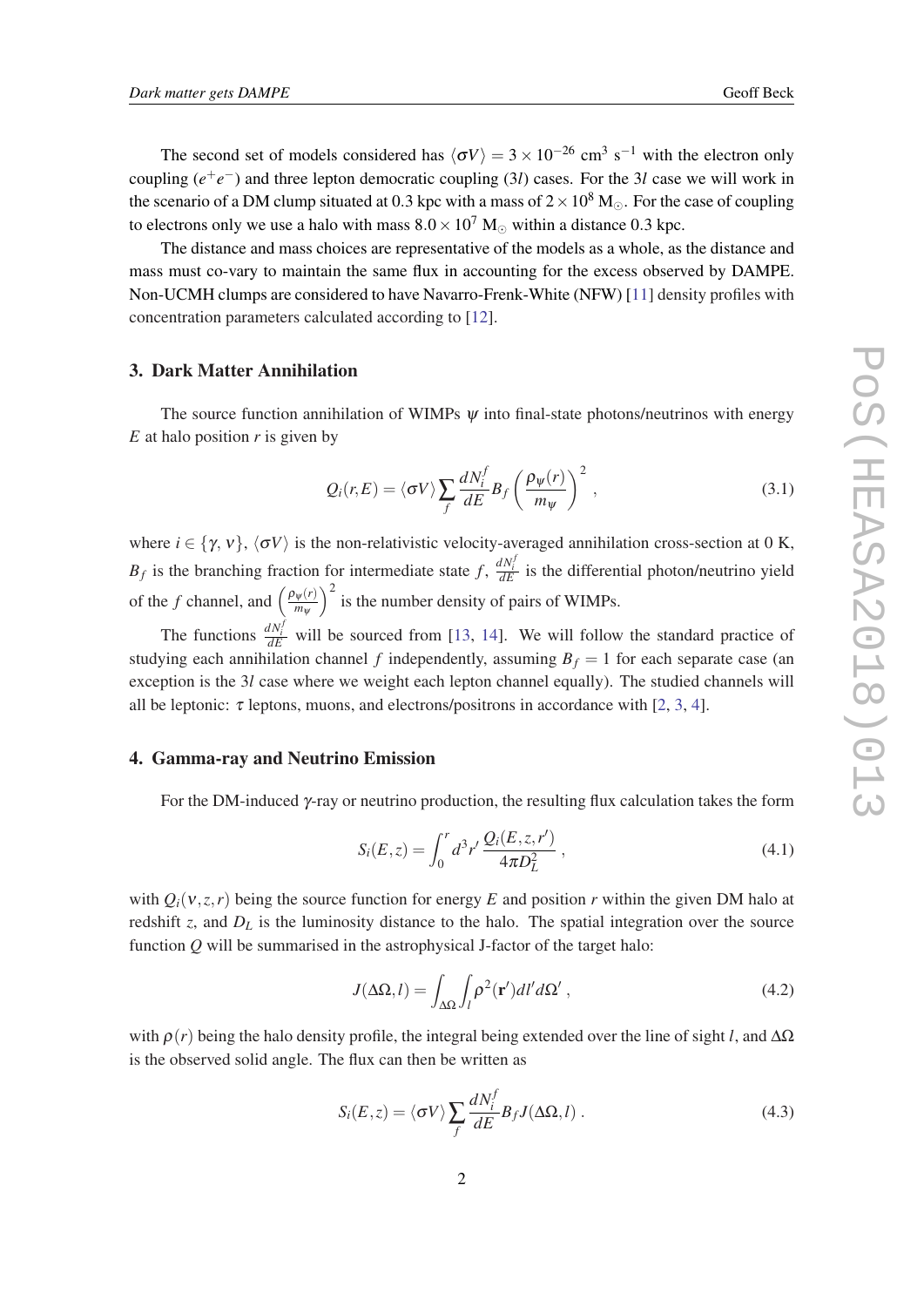#### <span id="page-3-0"></span>5. Results

Here we present the results of calculating both the impact of existing limits from Fermi-LAT [\[15\]](#page-5-0) and projected limits for CTA and KM3NET. There are two approaches used. In the first we determine which cross-section values may be ruled out through non-observation of a local sub-halo using either CTA or KM3NET. In the second approach we determine how much of the parameter space could be constrained through non-observation of neutrino fluxes from the galactic centre (with halo parameters from [\[16](#page-5-0)] ). For all these applications we use extended source sensitivities as calculated by [[8](#page-5-0)] (see also http://www.cta-observatory.org/science/ cta-performance/).

In figure 1 we display results super-imposed on the contours from [[2](#page-5-0)], these take into account direct detection, CMB constraints, the DAMPE excess, and thermal relic population limits. Both CTA and KM3NET can rule out the presence of the sub-halo when it is in the form of a UCMH for both electron and muon couplings. When the object is a more extended NFW [\[11\]](#page-5-0) sub-halo we find that neither CTA nor KM3NET can provide any constraints. Projected limits from non-observation of galactic centre (labelled with GC in the figure) neutrino flux with KM3NET are able to probe about half-way into the parameter space, but only in the case of muon coupling. Best-case CTA observations of the galactic centre cannot provide meaningful constraints.



Figure 1: Parameter space for models from [[2\]](#page-5-0) and [[4\]](#page-5-0). Lines labelled with GC refer to galactic centre projections while UCMH and NFW lines refer to direct sub-halo searches with UCMH or NFW profiles respectively. Red lines display coupling to muons only while blue lines show those for electrons.

In the case of the democratic 3-lepton model or the electron-only case from [[3](#page-5-0)] (which have only a single provided cross-section value) we cannot probe down to the relic level in any case (barring the unrealistic point-source (PS) CTA projections).

# 6. Discussion and Conclusions

In previous work [[7](#page-5-0)] these authors had shown that muon neutrino fluxes inferred from galactic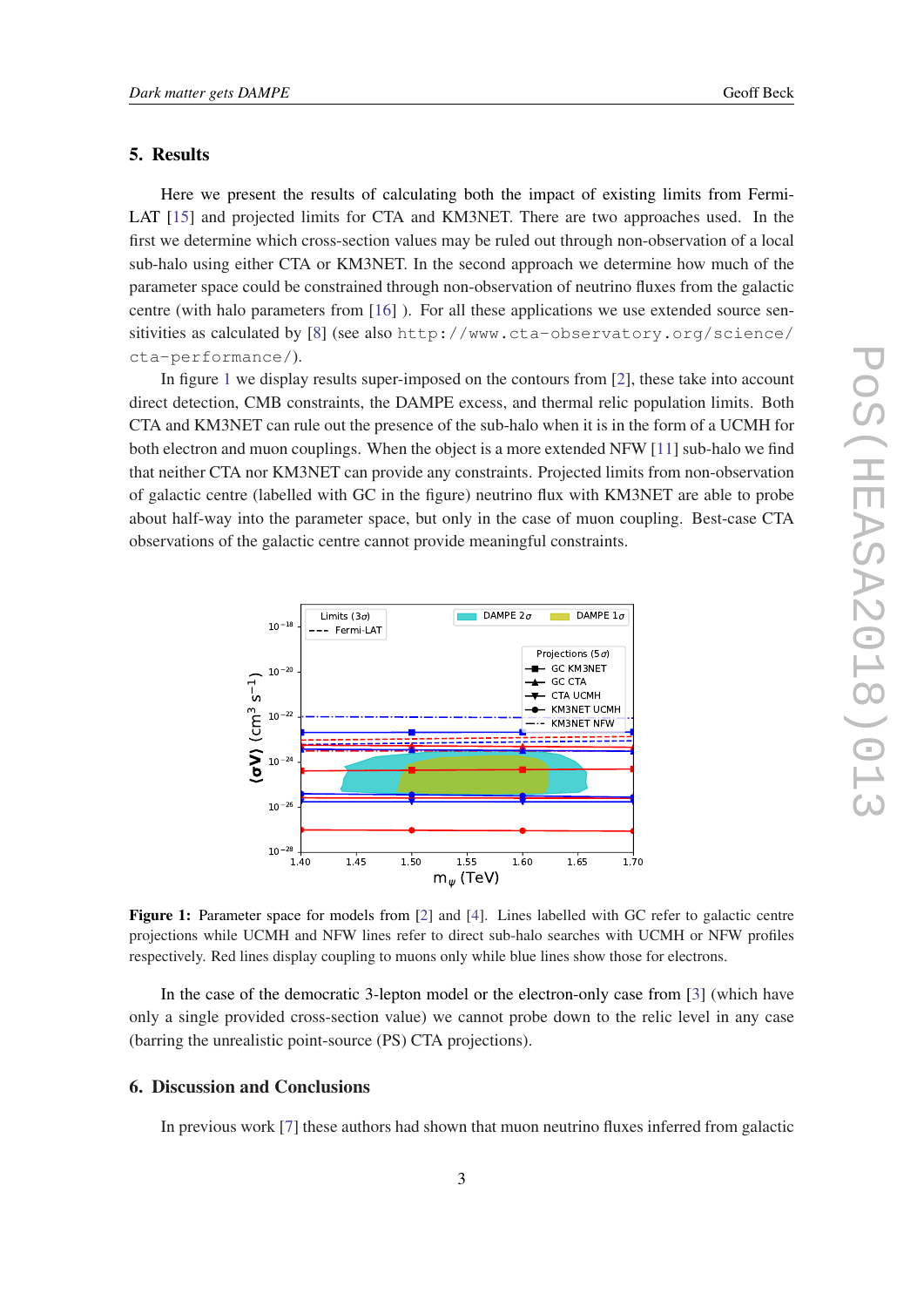

Figure 2: Parameter space for models from [[3\]](#page-5-0). Lines labelled with GC refer to galactic centre projections while the displayed CTA lines are for point-source (PS) and extended (Ex) sensitivity searches for the subhalo. Black lines show the electron only case while yellow lines show the 3-lepton case (both models from [[3\]](#page-5-0)).

centre gamma-ray fluxes following [[17\]](#page-5-0) could place limits upon muon coupling of the proposed DAMPE models. In addition to this, the SKA was shown to be able to probe the entire parameter space in hunting the local sub-halo, even when making some accounting for the angular extension of the object. Here we show that even the upcoming CTA is unable to rule out a local sub-halo unless it has an ultra-compact density profile, this is largely due to the comparative angular extension of less exotic density profiles. However, it is established that CTA is substantially better at probing large mass WIMP models than Fermi-LAT. In the case of KM3NET, even with the conservative sensitivity employed (it considers only muon neutrinos), we find that it can also only detect an ultra-compact local sub-halo. Despite this, KM3NET could probe about half of the suggested DAMPE parameter space (for muon couplings only) via non-observation constraints on an extended-source flux from the Milky-Way galactic centre.

Thus, we have demonstrated the difficulty in probing DM models suggested to explain the DAMPE excess. This is despite the presence of a local over-dense sub-halo which enhances the annihilation rate of DM near the solar system. In comparison with [\[7\]](#page-5-0) we have established that the most promising strategy for probing DAMPE excess DM models is the use of up-coming radio and neutrino experiments. The gamma-ray options that have been explored are less promising for direct over-density detection, but, a multi-messenger strategy combining high and low energy observations is still available. Additionally, the potential of other targets, like dwarf galaxies, in high-energy DAMPE constraints will be explored in future work.

## Acknowledgements

This research has made use of the CTA instrument response functions provided by the CTA